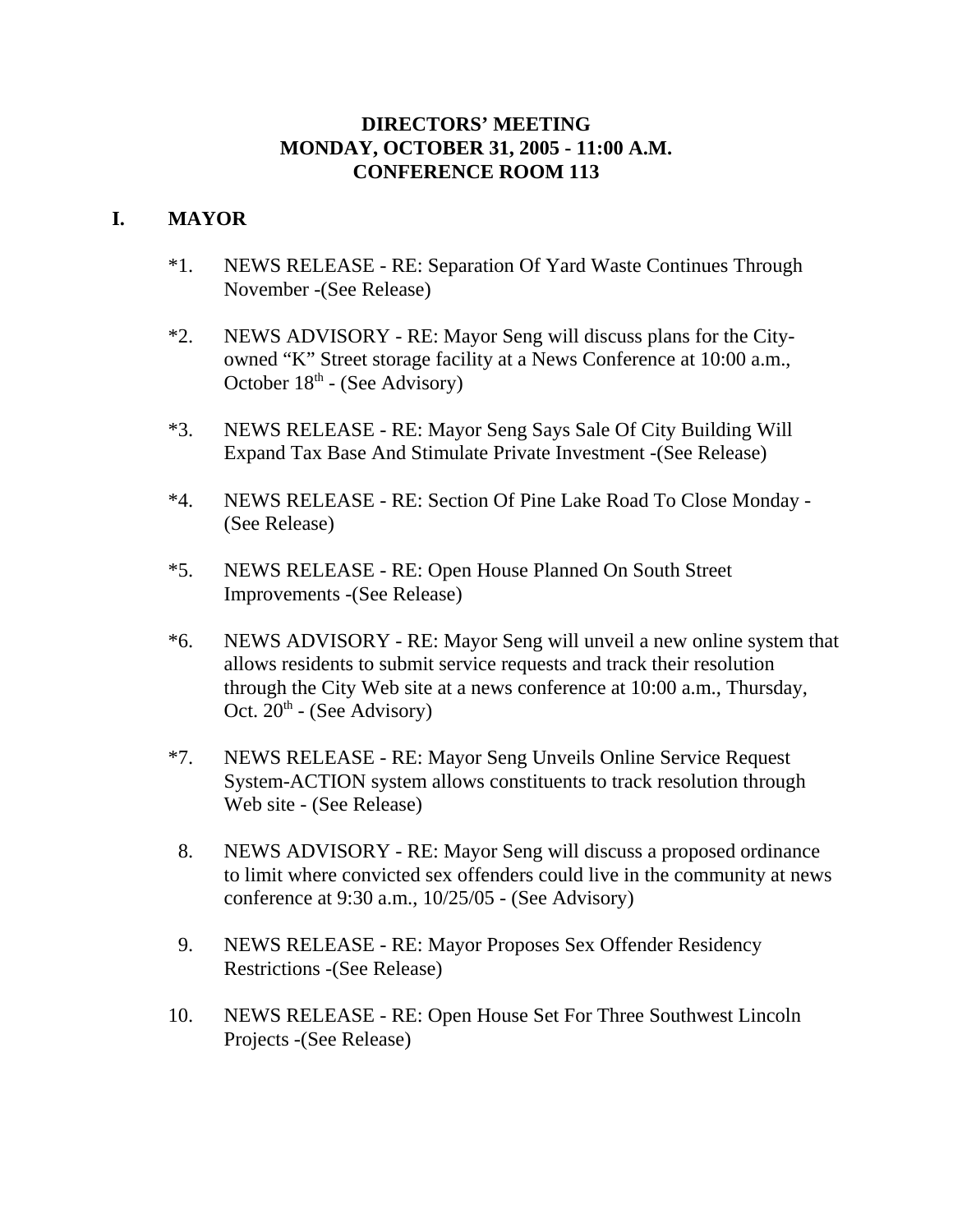- 11. NEWS ADVISORY RE: Mayor Seng will discuss the report of the Event Facility Task Force at a news conference at  $10:00$  a.m., Thursday, Oct.  $27<sup>th</sup>$ - (See Advisory)
- 12. NEWS RELEASE RE: Mayor Calls Arena Task Force Report Guide For Future Event Facilities -(See Release)
- 13. Report RE: Events Facility Task Force (See Report)
- 14. Washington Report October 21, 2005.

# **II. DIRECTORS**

#### **BUDGET**

1. Material from Steve Hubka - RE: October sales tax reports which cover August sales - (See Material)

#### **FINANCE**

- \*1. Report from Don Herz RE: Analysis of the proposed sale of K-Street - (See Report)
- 2. Report from Don Herz RE: Publication The cities that hold a AAA from Standard and Poor's (S&P) (Copy of this Report on file in the City Council Office)(See Report)

# **FINANCE/CITY TREASURER**

 1. Monthly City Cash Report & Pledged Collateral Statement for September 2005 - (See Report)

# **HEALTH**

\*1. NEWS RELEASE - RE: Volunteers Needed To Make Star City Holiday Parade Litter Free-Be a part of this national award winning event! - (See Release)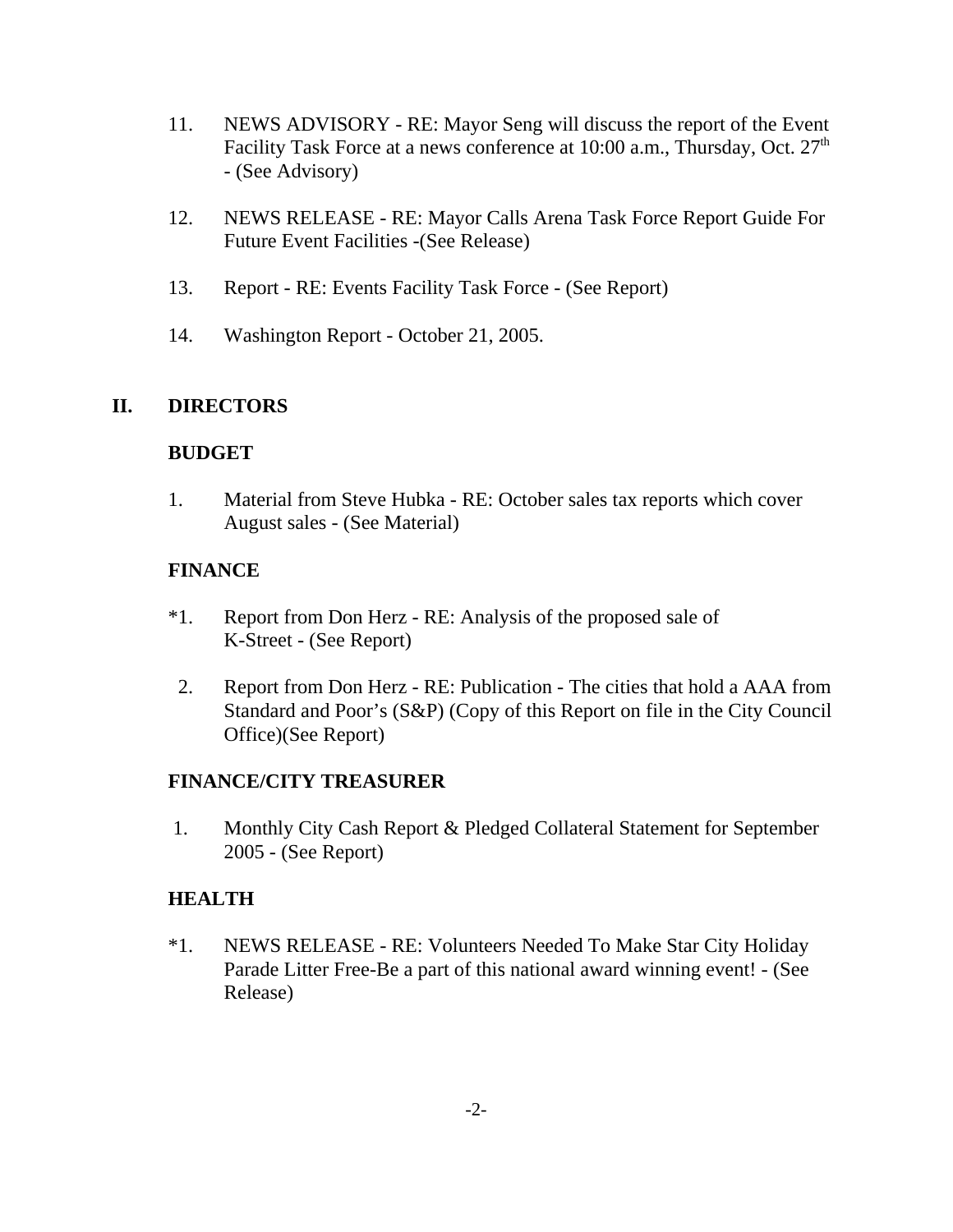- \*2. NEWS RELEASE RE: Halloween: Don't Let Cars And Kids Go Bump In The Night - Safe Kids Lincoln/Lancaster County Offers Halloween Safety Tips -(See Release)
- 3. NEWS RELEASE RE: Halloween Safety For Pets -(See Release)

# **PARKS & RECREATION**

1. Letter from Sue Quambusch, Chair, Parks & Recreation Advisory Board - RE: Co-location of Facilities with New Schools -(See Letter)

# **PLANNING**

- \*1. Memo & Report from Kent Morgan RE: Downtown Master Plan: Final Version -(Copy of this Material on file in the City Council Office)
- \*2. Annexation by Ordinance Ordinance No. 18600 Effective Date: 9/06/2005 - 59.17 Acres.
- 3. Letter from Jean Walker to Brandon Garrett, Engineering Design Consultants - RE: Annexation #05013 & Change of Zone #05054-Prairie Village North Planned Unit Development-N. 84<sup>th</sup> Street and Adams Street -(See Letter)

# **PLANNING COMMISSION FINAL ACTION .....**

- $*1.$  Use Permit #04008 (Office/medical building SW 17<sup>th</sup> Street and West A Street) Resolution No. PC#00955.
- \*2. Special Permit #1558B (Expansion of on and off-sale alcohol at Big Red Keno Sports Bar and Grill) Resolution No. PC-00956.

# **PUBLIC WORKS & UTILITIES**

- \*1. Public Works & Utilities ADVISORY RE: Coddington Avenue, West 'A' Street and SW 40<sup>th</sup> Street Roadway Projects-Project #701903, 701904, and 700132 - (See Advisory)
- \*2. Public Works & Utilities ADVISORY RE: South Street Improvements Open House - Project #540009 -(See Advisory)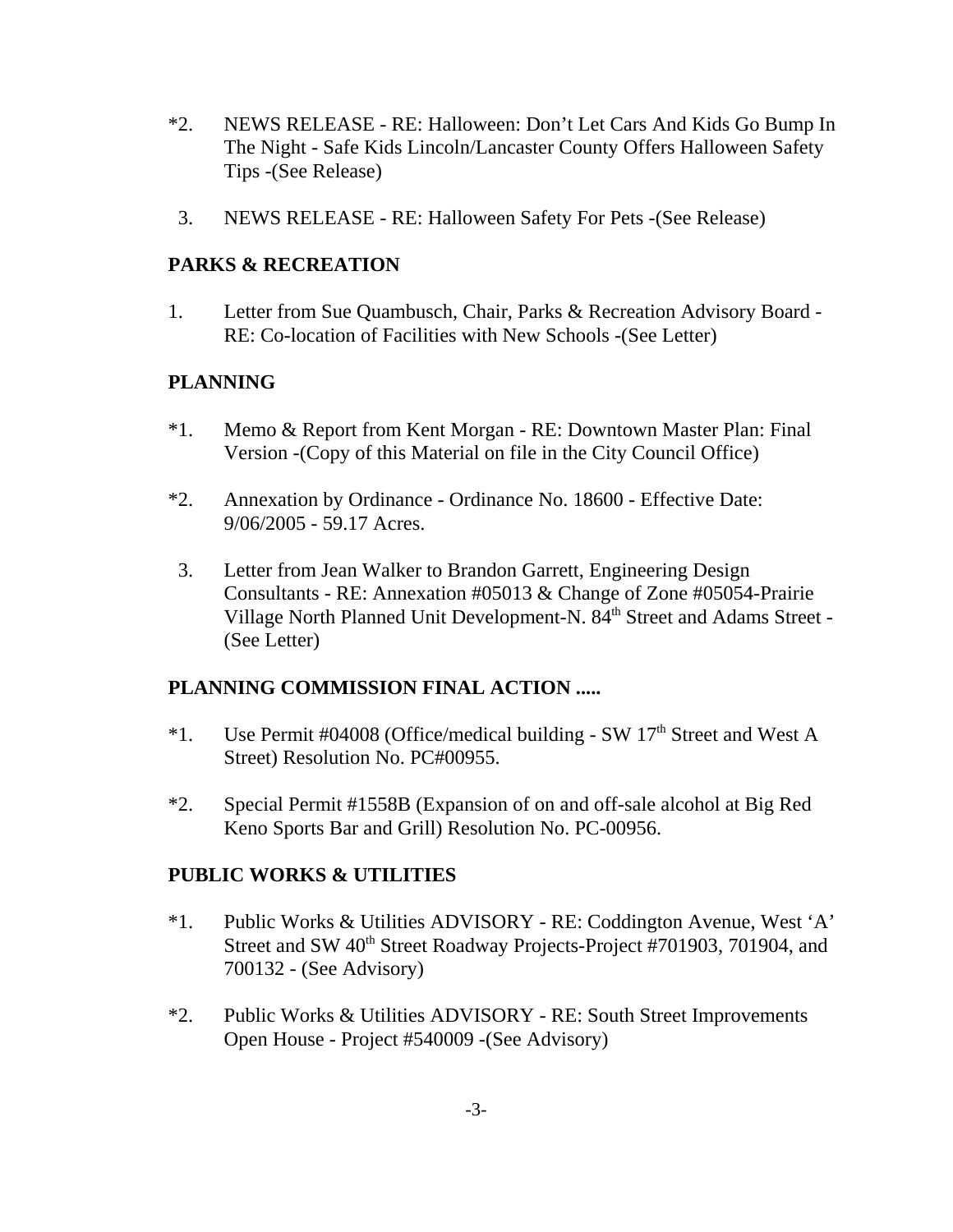- \*3. Public Works & Utilities ADVISORY RE: Pine Lake Road Widening-Project #700014 - 40<sup>th</sup>-61st Streets - 56<sup>th</sup> Street; Shadow Pines - Thompson Creek -(See Advisory & Map)
- \*4. Memo & Material from Karl Fredrickson RE: Snow Removal and Ice Control -(See Material)
- \*5. Public Works & Utilities ADVISORY RE: Storm Sewer Project #701683R-Washington; 16th-17th -  $17<sup>th</sup>$ ; A-Garfield - (See Advisory)
- 6. E-Mail from Nicole Fleck-Tooze RE: Impact Fee Question regarding Emerald -(See E-Mail)

# **URBAN DEVELOPMENT**

1. Reports from Ronald L. Cane - RE: Board of Equalization - Business Improvement Districts: (1) Core Business Improvement District Overlay and Downtown Business Improvement District - (2) Downtown Maintenance District - (See Attachments)

# **WEED CONTROL AUTHORITY**

\*1. Combined Weed Program - City of Lincoln - October 2005 Monthly Report.

# **III. CITY CLERK**

- **IV. COUNCIL**
	- **A. COUNCIL REQUESTS/CORRESPONDENCE NONE**

# **V. MISCELLANEOUS** -

- \*1. E-Mail from Bob Schwartz RE: S.  $56<sup>th</sup>$  & Highway 2 -(See E-Mail)
- \*2. E-Mail from Wayne Boles with response from Carl Eskridge RE: Seven people should not be allowed to sit together on a downtown sidewalk..-(See E-Mail)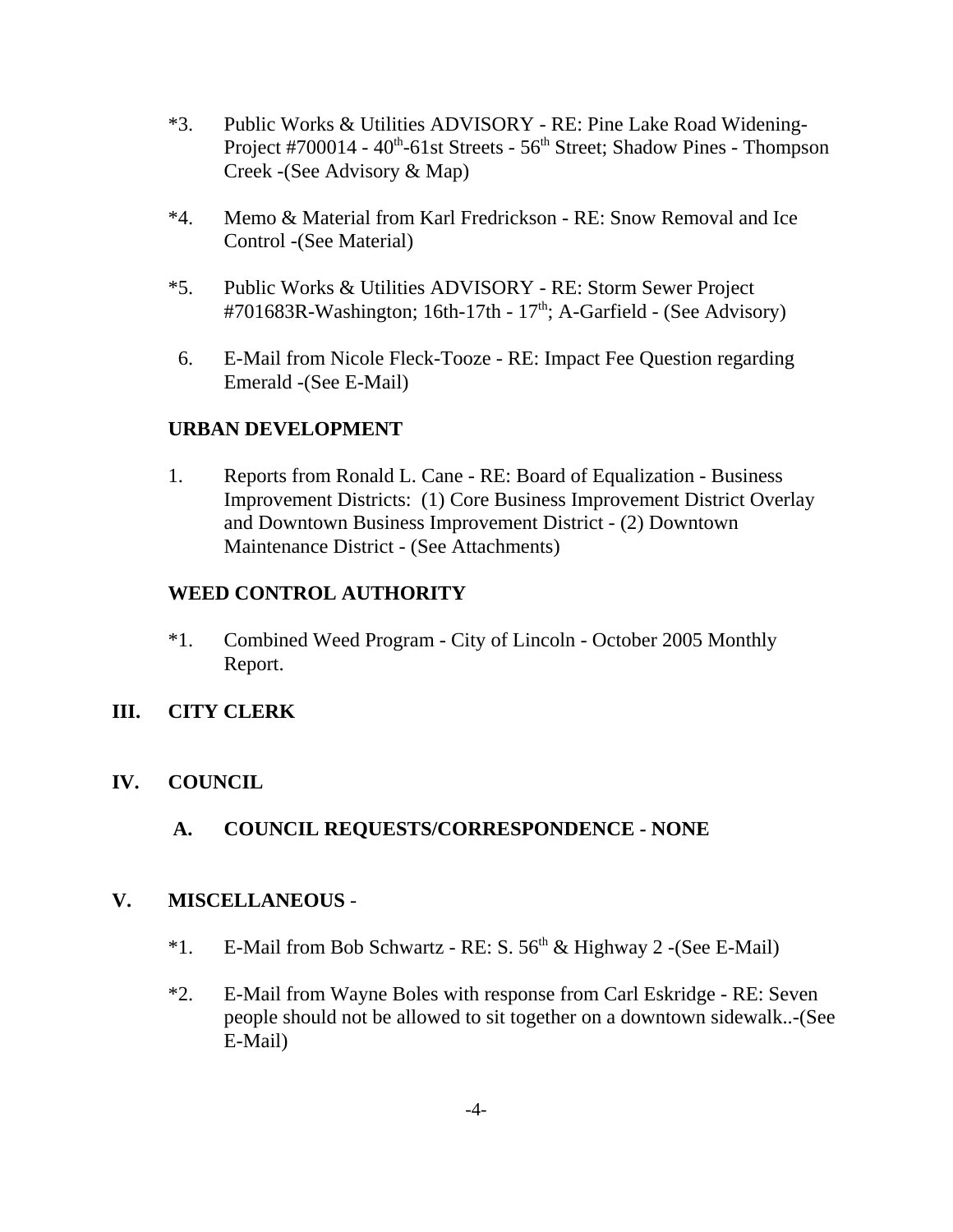- \*3. E-Mail from Bob Schwartz RE: Would you tell me why they need "O" Street widened? - (See E-Mail)
- \*4. Letter from Lynne Pabian to Ken Smith, City Parking Manager RE: The monthly parking increases at "certain" city garages in Lincoln effective November 1, 2005 -(See Letter)
- \*5. Letter & Material from Toby D. Fierstein, P.E., Project Engineer, Roadway Design Division, State of Nebraska Department of Roads to Mary Roseberry-Brown, President, Friends of Wilderness Park - RE: Lincoln South Beltway West Segment - 2-6(119) - CN: 12578C - (See Material)
- \*6. Letter from Janelle Schmale, President, University Place Community Organization - RE: Writing to express the support of the University Place Community Organization for the proposed amendment of the University Place Redevelopment Plan to add the properties located at 4825 & 4843 Huntington Avenue to the Redevelopment Plan and to express UPCO's support for the proposed relocation of a Lincoln Police Department Substation to this location - 05R-254, CPC-05009 — (See Letter)
- $*7.$  E-Mail from Alan Hersch, Aquila RE: Please Support North  $56<sup>th</sup>$  TIF -(See E-Mail)
- \*8. E-Mail from Harlow Dover RE: The Fire Department using fire trucks and/or ambulances to go buy their groceries, go to tool sales, etc. - (See E-Mail)
- 9. E-Mail & Material from Doug Cunningham RE: Wal-Mart -(See Material)
- 10. E-Mail from Victoria Miller RE: Expanding possibilities for microbusinesses by providing low-cost outlet are... - (See E-Mail)
- 11. Letter from Glenn Johnson, Lower Platte South Natural Resources District RE: At their meeting on 9/21/05 they reviewed the proposed Change of Zone #05070 and Miscellaneous #05023 -(See Letter)
- 12. E-Mail from Dan Haase RE: Fresh Water to Falluja not Emerald -(See E-Mail)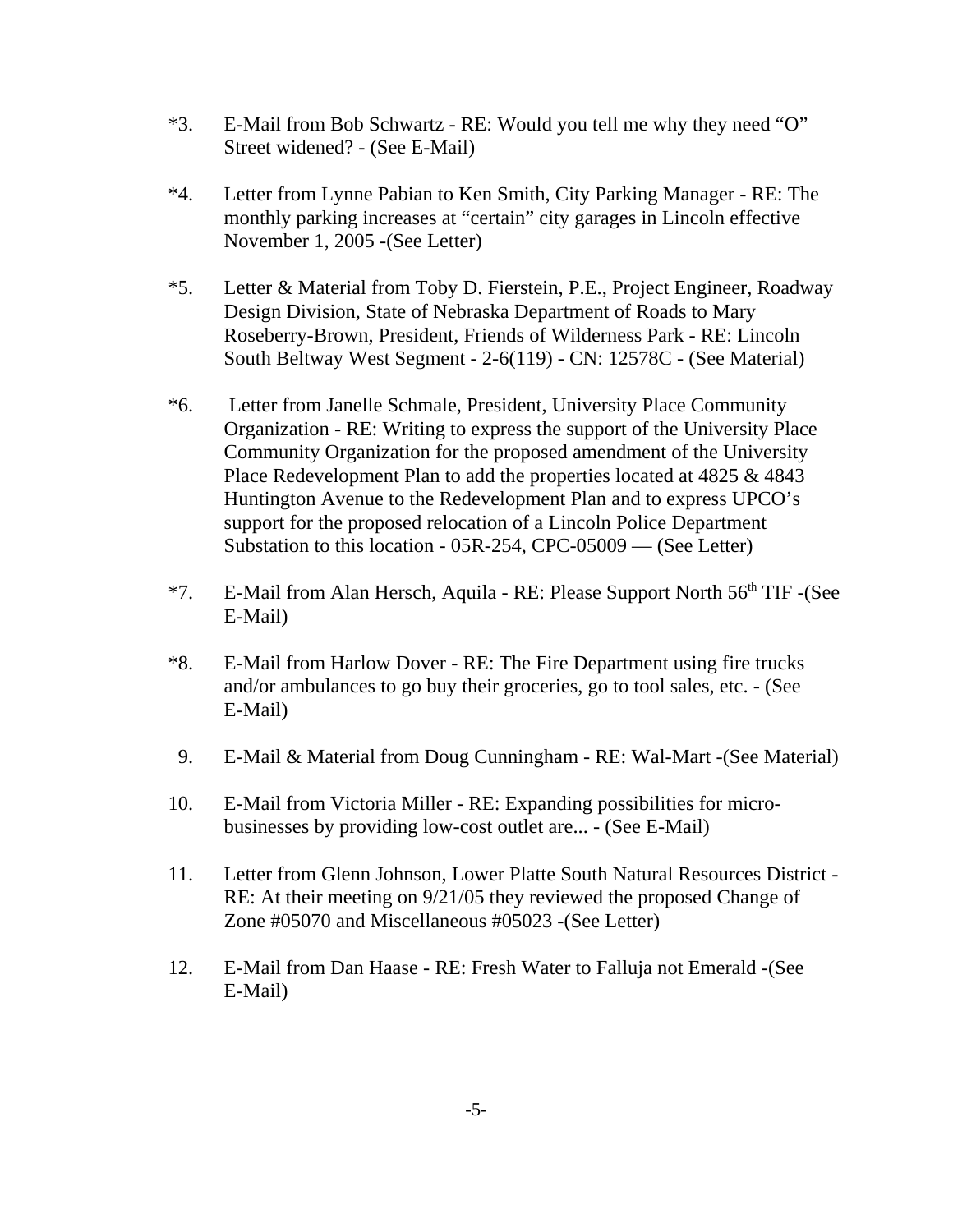- 13. E-Mail from Emily Zimmer RE: Parking Rates for Downtown Residents (See E-Mail)
- 14. Faxed MEDIA RELEASE from Lori Seibel, Community Health Endowment of Lincoln - RE: Five Free Medicare Part D Forums Scheduled in Lincoln -(See Release)
- 15. E-Mail from Victoria Hessheimer RE: Utilities increasing rates -(See E-Mail)
- 16. Letter & Material from Frank Landis, Commissioner, State of Nebraska, Public Service Commission - RE: Application No. PSAP-36.3 In the Matter of Lancaster County PSAP, Lincoln, seeking additional funding for recurring and non-recurring costs of Wireless E-911 implementation - (See Material)
- 17. E-Mail from Dan Haase RE: Proposed LES surcharge -(See E-Mail)
- 18. Letter & Material from Terry Bundy, Lincoln Electric System RE: LES Update - (See Material)

# **VI. ADJOURNMENT**

# **\*HELD OVER FROM OCTOBER 24, 2005.**

da103105/tjg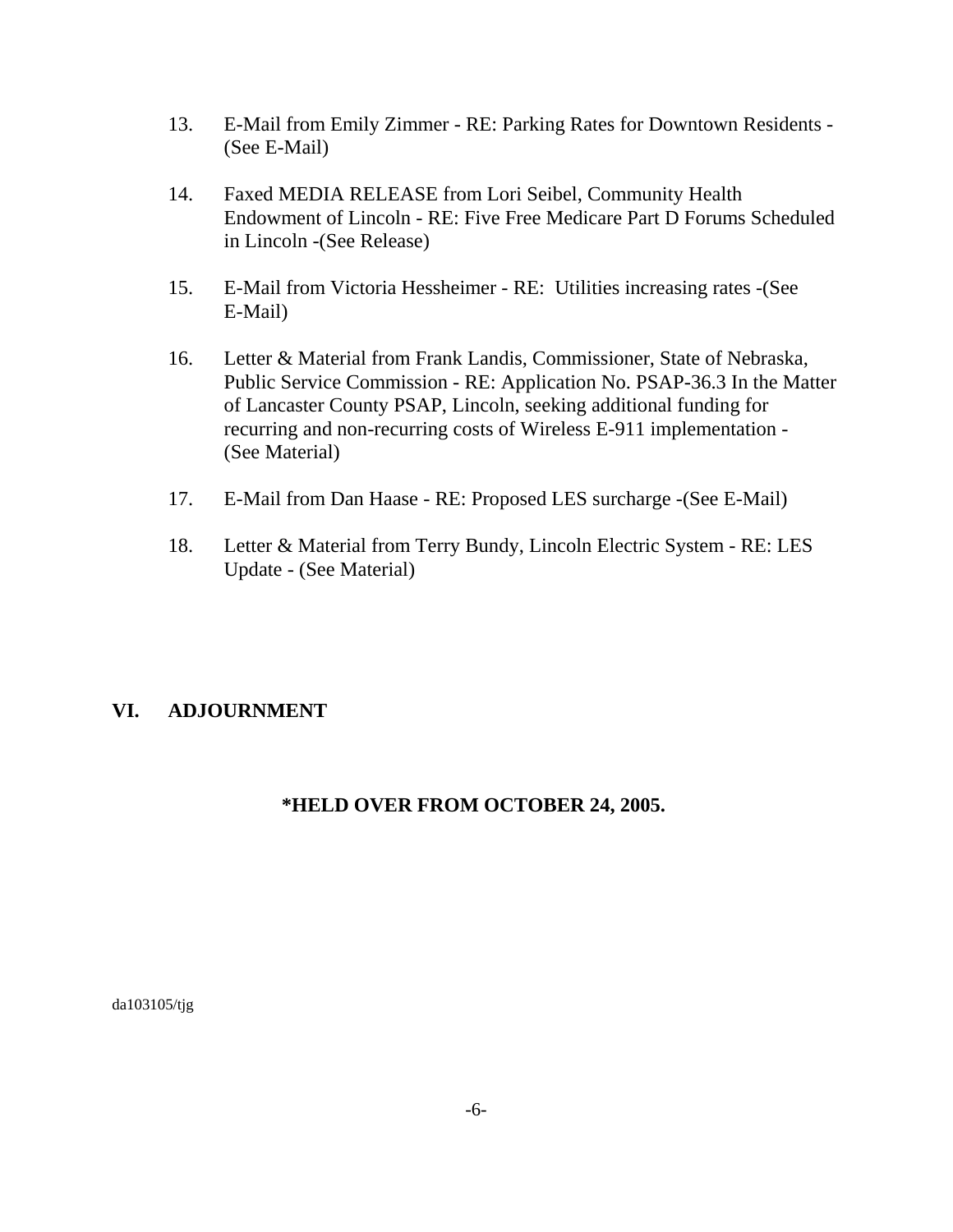#### **DIRECTORS' MEETING MINUTES MONDAY, OCTOBER 31, 2005 CONFERENCE ROOM 113**

**Council Members Present:** Ken Svoboda, Chair; Patte Newman, Vice-Chair; Jonathan Cook, Jon Camp, Dan Marvin, Annette McRoy

#### **Council Member Absent:** Robin Eschliman

**Others Present:** Mayor Coleen Seng, Mark Bowen, Ann Harrell, Lin Quenzer, Rick Hoppe, Darl Naumann, Mayor's Office; City Clerk, Joan Ross; Dana Roper, City Attorney; Directors and Department Heads; Tammy Grammar, City Council Staff; Deena Winter, Lincoln Journal Star Representative; Pat Talbott, Shadowing Council Member Patte Newman; and Coby Mach, LIBA.

#### **I. MAYOR**

Mayor Coleen Seng mentioned she received a note from Chuck Hagel. He is really complimenting Lincoln on the rating where they are the  $3<sup>rd</sup>$  best area in the country for new business and entrepreneurs. There was an article in the newspaper and he wanted them to know that he had seen it.

There was an article in the newspaper this weekend about Sunken Gardens.

There was some comment about Mr. Zucker and his report and Darl Naumann will talk about it.

Mayor Coleen Seng called on Directors. Darl Naumann (Economic Development Coordinator) reported that Paul Zucker (Zucker Incorporated) was in town on Wednesday and Thursday doing continued review of the permit process. He met with Planning, Public Works, and Building & Safety for those two days and anticipates that he will have the draft ready sometime this fall. Mr. Svoboda asked Mr. Naumann if the draft will be available to the public? Mr. Naumann replied yes.

Police Chief Casady reported they responded to 64 wild party complaints over the weekend which as far as he knows that is probably the highest number they have ever responded to in a three day period. Part of the dynamic was Halloween which is a big time for parties and the weekend proceeding Halloween when it follows early in the week so they were quite busy over the weekend. Mr. Svoboda commented 64 separate parties, not just 64 complaints and 5 parties.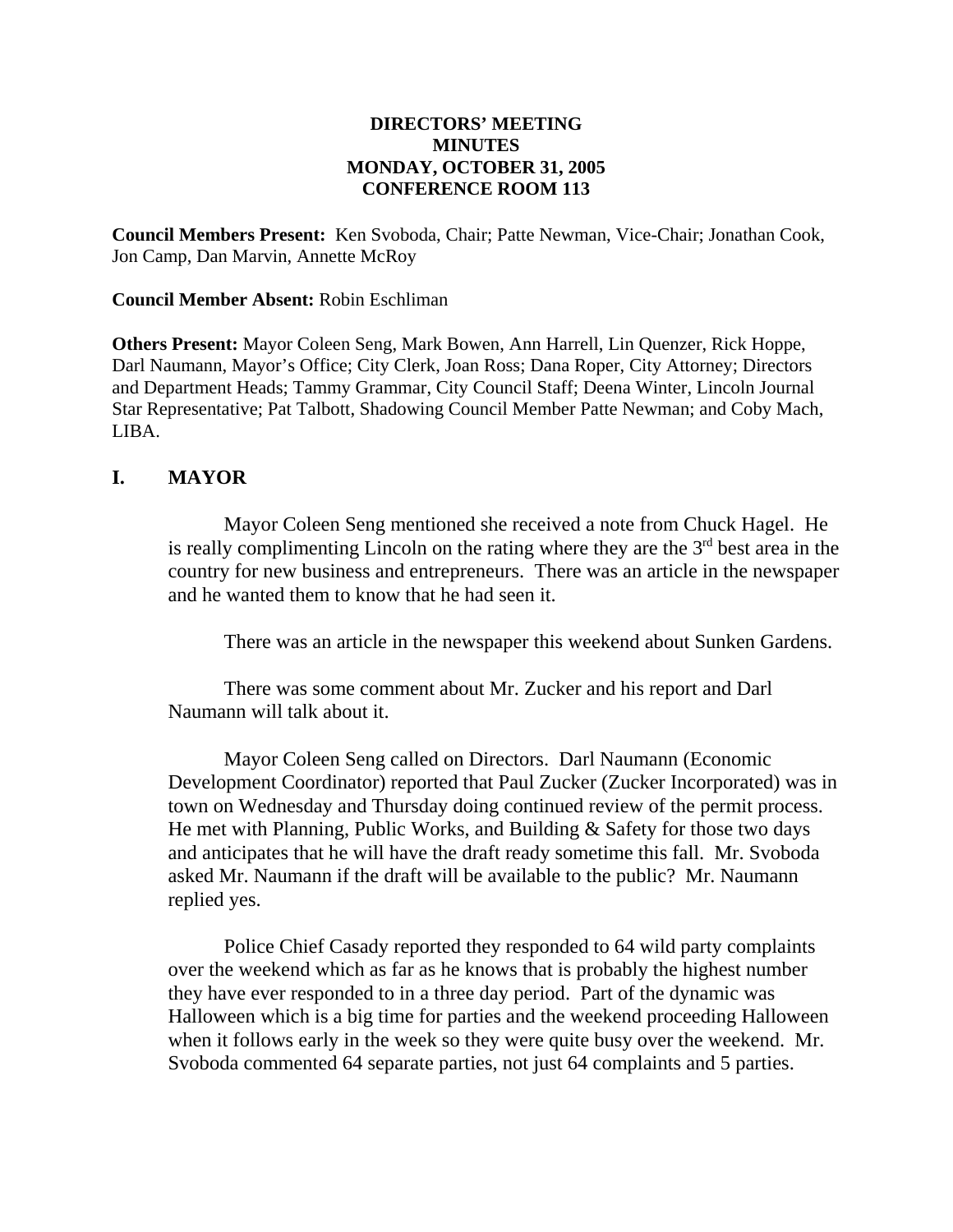Chief Casady replied yes, there might be couple of duplicates in there. Ms. Newman asked if it was all neighborhoods? Chief Casady stated the usual places, several out by Southeast Community College; he thinks they had four in the area near 14<sup>th</sup> Street and Meadowlark Hill Top; and four or five in the North Bottoms. Mr. Svoboda asked if there were any arrests? Chief Casady replied yes, several. Chief Casady noted they have a few landlords getting their phone calls today.

Diane Gonzolas (Citizen Information Center) mentioned that they sent out a release on Friday that the committee for the Veterans Memorial Garden is working with Parks & Recreation on a Veterans Day event this year. It will be at 11:00 a.m. on November 11<sup>th</sup> at the Veterans Memorial Garden in Antelope Park. Part of the ceremony will be the dedication of Nebraska's Liberty Bell and they will also be dedicating the first Seabees Memorial in the State.

Bonnie Coffey (Women's Commission) reported for the past six months the Women's Commission has been researching project that occurs across the Country. Movies specifically for parents of small children, they turn the lights down and turn the sound down, it's a new community program called "My Movies for Mommies (And Daddies Too!)". They have been collaborating with Douglas Theatre, BryanLGH Medical Center, and My 106.3 FM Radio and they get to launch this new community program in November at SouthPointe. They had enough funding to do this for a year to see how it works, it has been going on in Omaha for quite sometime, and so they will see how it works in Lincoln.

- \*1. NEWS RELEASE RE: Separation Of Yard Waste Continues Through November. — NO COMMENTS
- \*2. NEWS ADVISORY RE: Mayor Seng will discuss plans for the Cityowned "K" Street storage facility at a News Conference at 10:00 a.m., October 18<sup>th</sup>. — NO COMMENTS
- \*3. NEWS RELEASE RE: Mayor Seng Says Sale Of City Building Will Expand Tax Base And Stimulate Private Investment. — NO COMMENTS
- \*4. NEWS RELEASE RE: Section Of Pine Lake Road To Close Monday. NO COMMENTS
- \*5. NEWS RELEASE RE: Open House Planned On South Street Improvements. — NO COMMENTS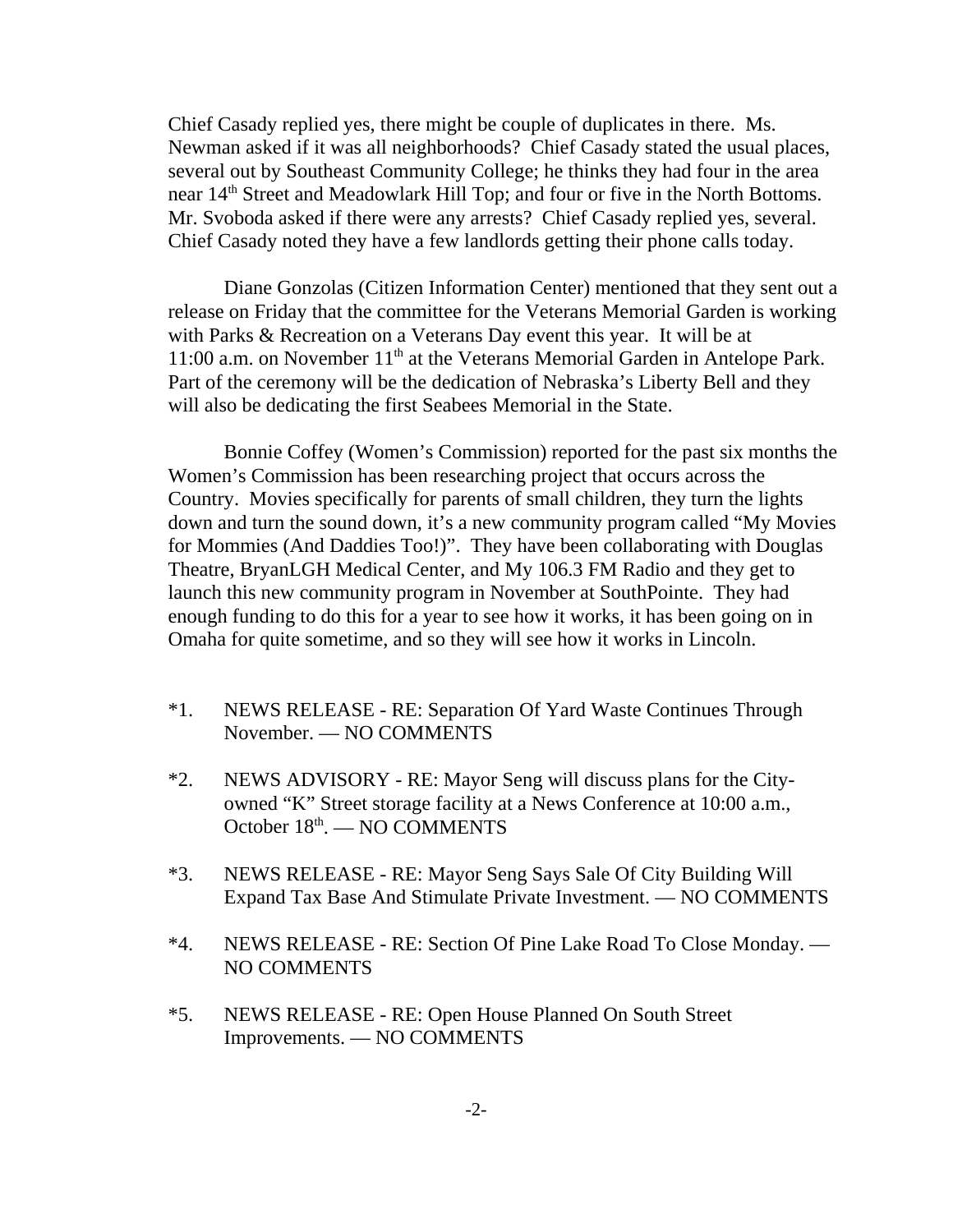- \*6. NEWS ADVISORY RE: Mayor Seng will unveil a new online system that allows residents to submit service requests and track their resolution through the City Web site at a news conference at 10:00 a.m., Thursday, Oct.  $20<sup>th</sup>$ . — NO COMMENTS
- \*7. NEWS RELEASE RE: Mayor Seng Unveils Online Service Request System-ACTION system allows constituents to track resolution through Web site. — NO COMMENTS
- 8. NEWS ADVISORY RE: Mayor Seng will discuss a proposed ordinance to limit where convicted sex offenders could live in the community at news conference at 9:30 a.m., 10/25/05. — NO COMMENTS
- 9. NEWS RELEASE RE: Mayor Proposes Sex Offender Residency Restrictions. — NO COMMENTS
- 10. NEWS RELEASE RE: Open House Set For Three Southwest Lincoln Projects. — NO COMMENTS
- 11. NEWS ADVISORY RE: Mayor Seng will discuss the report of the Event Facility Task Force at a news conference at  $10:00$  a.m., Thursday, Oct.  $27<sup>th</sup>$ . — NO COMMENTS
- 12. NEWS RELEASE RE: Mayor Calls Arena Task Force Report Guide For Future Event Facilities. — NO COMMENTS
- 13. Report RE: Events Facility Task Force-(See Report). NO COMMENTS
- 14. Washington Report October 21, 2005. NO COMMENTS

# **II. DIRECTORS**

#### **BUDGET**

1. Material from Steve Hubka - RE: October sales tax reports which cover August sales. — NO COMMENTS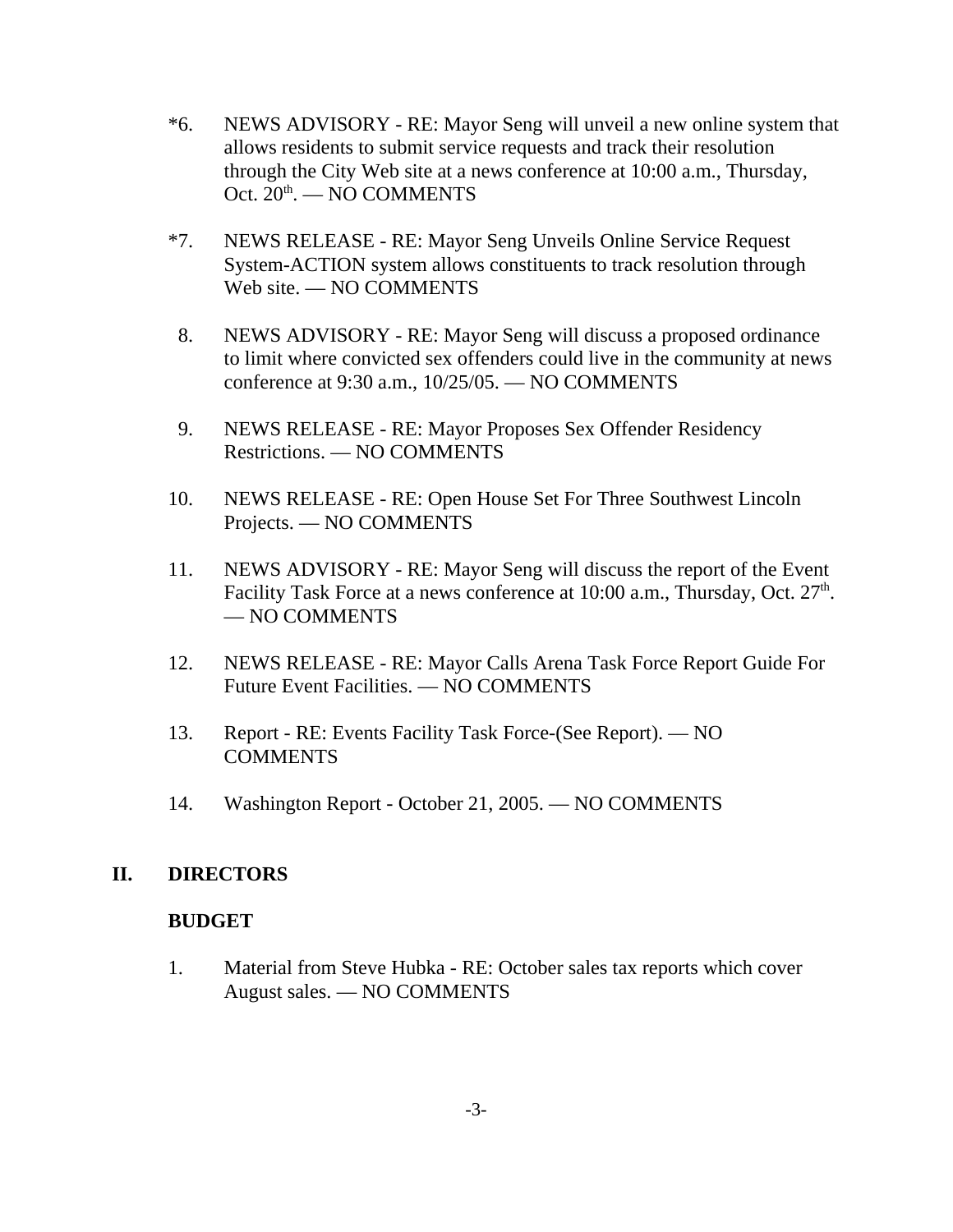# **FINANCE**

- \*1. Report from Don Herz RE: Analysis of the proposed sale of K-Street -(See Report). — NO COMMENTS
- 2. Report from Don Herz RE: Publication The cities that hold a AAA from Standard and Poor's (S&P) (Copy of this Report on file in the City Council Office)(See Report). — NO COMMENTS

# **FINANCE/CITY TREASURER**

 1. Monthly City Cash Report & Pledged Collateral Statement for September 2005. — NO COMMENTS

# **HEALTH**

- \*1. NEWS RELEASE RE: Volunteers Needed To Make Star City Holiday Parade Litter Free-Be a part of this national award winning event! — NO COMMENTS
- \*2. NEWS RELEASE RE: Halloween: Don't Let Cars And Kids Go Bump In The Night - Safe Kids Lincoln/Lancaster County Offers Halloween Safety Tips. — NO COMMENTS
- 3. NEWS RELEASE RE: Halloween Safety For Pets. NO COMMENTS

# **PARKS & RECREATION**

1. Letter from Sue Quambusch, Chair, Parks & Recreation Advisory Board - RE: Co-location of Facilities with New Schools. — NO COMMENTS

# **PLANNING**

- \*1. Memo & Report from Kent Morgan RE: Downtown Master Plan: Final Version -(Copy of this Material on file in the City Council Office). — NO COMMENTS
- \*2. Annexation by Ordinance Ordinance No. 18600 Effective Date: 9/06/2005 - 59.17 Acres. — NO COMMENTS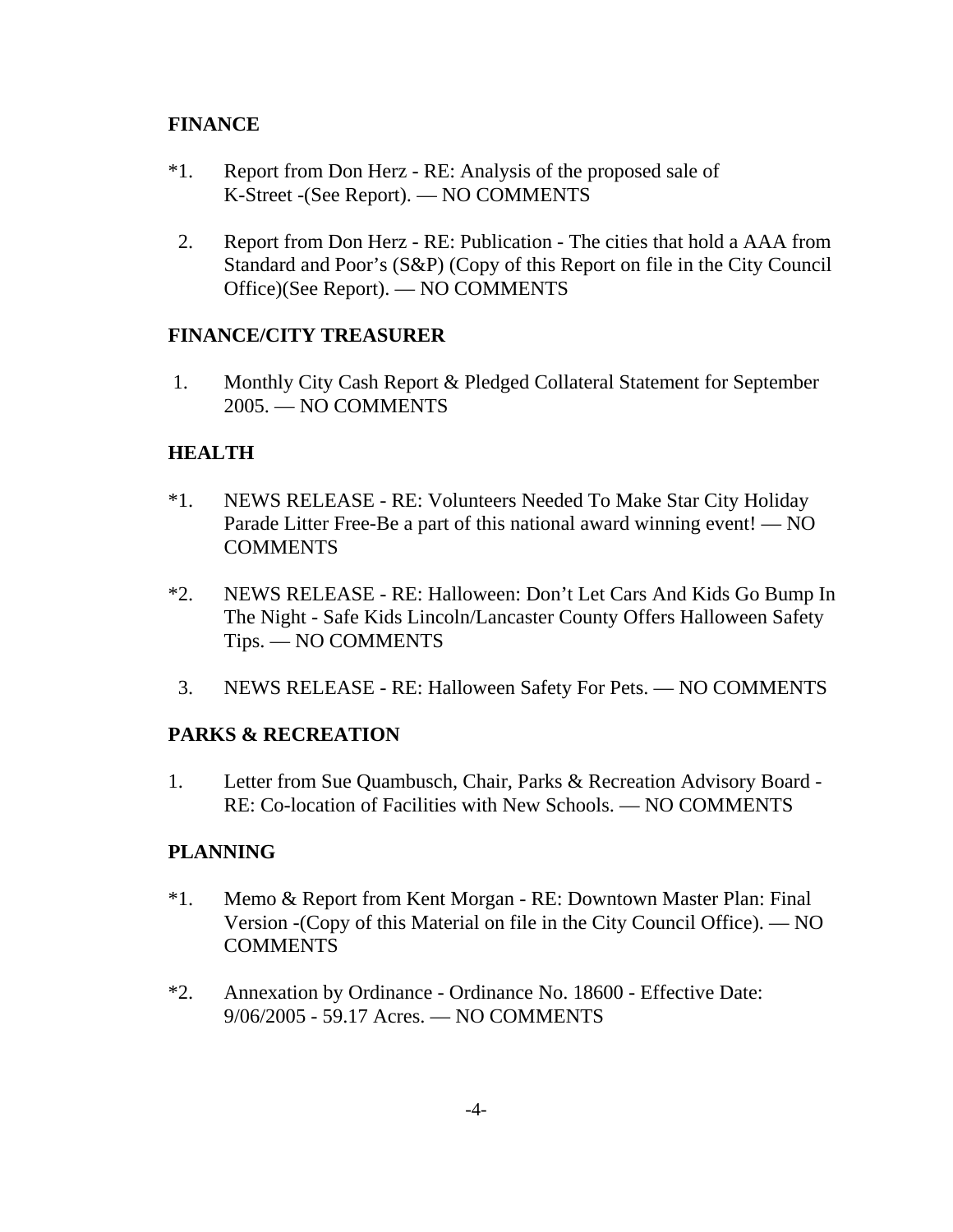3. Letter from Jean Walker to Brandon Garrett, Engineering Design Consultants - RE: Annexation #05013 & Change of Zone #05054-Prairie Village North Planned Unit Development-N. 84<sup>th</sup> Street and Adams Street. — NO COMMENTS

#### **PLANNING COMMISSION FINAL ACTION .....**

- $*1.$  Use Permit #04008 (Office/medical building SW 17<sup>th</sup> Street and West A Street) Resolution No. PC#00955. — NO COMMENTS
- \*2. Special Permit #1558B (Expansion of on and off-sale alcohol at Big Red Keno Sports Bar and Grill) Resolution No. PC-00956. — NO COMMENTS

# **PUBLIC WORKS & UTILITIES**

- \*1. Public Works & Utilities ADVISORY RE: Coddington Avenue, West 'A' Street and SW 40<sup>th</sup> Street Roadway Projects-Project #701903, 701904, and 700132. — NO COMMENTS
- \*2. Public Works & Utilities ADVISORY RE: South Street Improvements Open House - Project #540009. — NO COMMENTS
- \*3. Public Works & Utilities ADVISORY RE: Pine Lake Road Widening-Project #700014 -  $40^{\text{th}}$ -61st Streets -  $56^{\text{th}}$  Street; Shadow Pines - Thompson Creek with Map. — NO COMMENTS
- \*4. Memo & Material from Karl Fredrickson RE: Snow Removal and Ice Control. — NO COMMENTS
- \*5. Public Works & Utilities ADVISORY RE: Storm Sewer Project #701683R-Washington; 16th-17th -  $17<sup>th</sup>$ ; A-Garfield. — NO COMMENTS
- 6. E-Mail from Nicole Fleck-Tooze RE: Impact Fee Question regarding Emerald. — NO COMMENTS

#### **URBAN DEVELOPMENT**

1. Reports from Ronald L. Cane - RE: Board of Equalization - Business Improvement Districts: (1) Core Business Improvement District Overlay and Downtown Business Improvement District - (2) Downtown Maintenance District - (See Attachments). — NO COMMENTS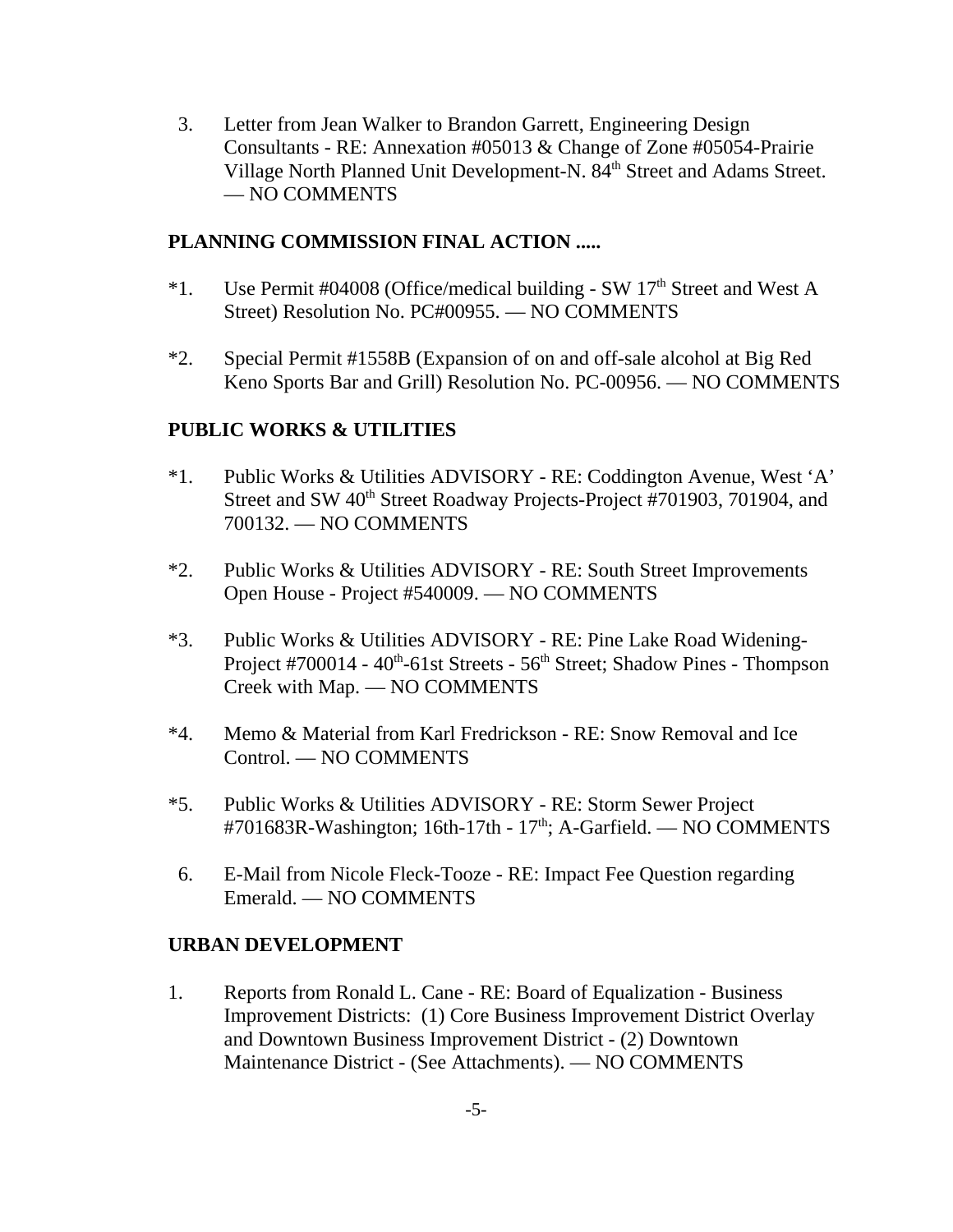#### **WEED CONTROL AUTHORITY**

\*1. Combined Weed Program - City of Lincoln - October 2005 Monthly Report. — NO COMMENTS

#### **III. CITY CLERK**

City Clerk Joan Ross stated on their Agenda for today, Items 1 & 2 will be called together. *[Application of Foreman Fuels, Inc. dba Fast Fuel #1 for a Class B liquor license at 5501 Superior Street.; and Manager application of Helen R. Foreman for Foreman Fuels, Inc. dba Fast Fuel #1 at 5501 Superior Street.]* 

Mr. Cook commented at the end of the Formal Council Agenda, Joan (Ross) has to read the whole part about putting your name on the Agenda, and he doesn't think anyone has signed up for sometime. He was thinking thought perhaps they would want to reconsider whether or not if they want to continue that practice. Of course, people can still sign up and speak at the open mic, he's just not sure they need to read all these text every week. City Clerk Joan Ross commented to Council whatever they want to do, she is reading it because of previous Council directed that she do so. Following discussion with no objections, Council decided not to have City Clerk Joan Ross read the statement. Mr. Svoboda noted to Tammy Grammar that will still remain on the Agenda, but Joan (Ross) will not read it.

#### **IV. COUNCIL**

#### **A. COUNCIL REQUESTS/CORRESPONDENCE - NONE**

#### **ANNETTE McROY - NO COMMENTS**

#### **DAN MARVIN -**

Mr. Marvin stated there were two things in the Directors' packet that talked about our sales tax revenue. It showed that they were off projection by about a quarter million dollars, but from my sense of looking at what they are doing in terms of rebates most of that \$200,000 seems to be they're giving away more money this year than they've given away \$600,000 fiscal year-to-date vs. last year \$400,000. So, most of the off target had to be with us giving away more refunds. Don Herz (Finance Director) stated the \$600,000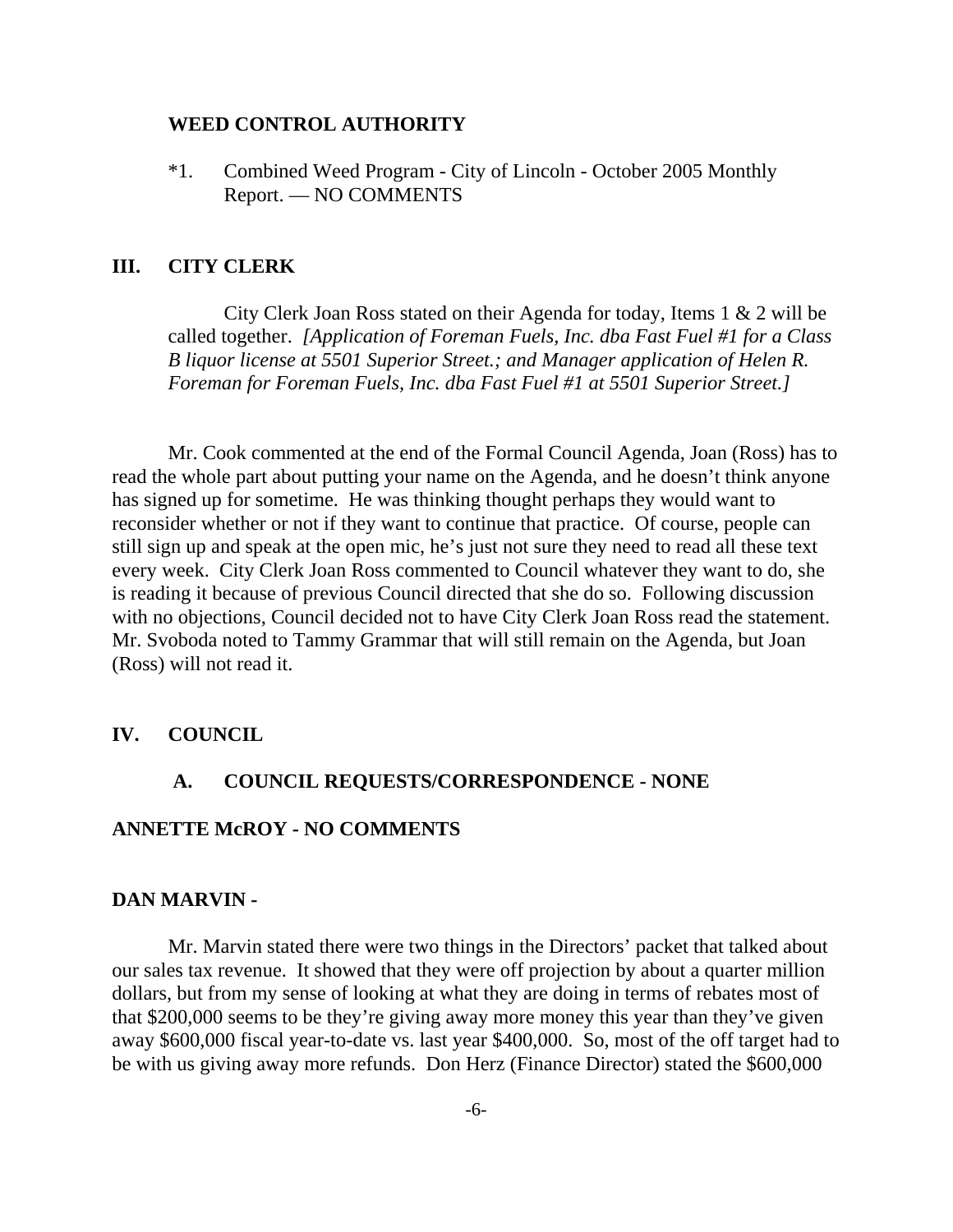included next month's refunds, (inaudible) last year their refunds were the lowest they have been in the last 5 years. The amount of refunds for the first 3 months, if you look back at prior foyers there kind of back on target where they have been, but yes your right they are a couple hundred-thousand dollars over last year.

Mr. Marvin noted the other large number that he noticed was the cash balances the City shows in the report of where it showed \$225 million dollars. Mr. Marvin commented these would be all the different enterprise funds but did he get a decimal point wrong some place or is that correct the \$225 million in cash balances. Don Herz responded he believes that's close, he thinks it has been normally in the around of \$250 million but that would be correct. Mr. Svoboda commented with that they need to come up with a different term or something for the rebate instead of posing giveaways. Mayor Seng commented it's refund. Mr. Svoboda commented he's assuming they are getting a great deal in return for the rebate that they have given.

#### **PATTE NEWMAN -**

Ms. Newman stated she has a visitor today, Pat Talbott, who is shadowing her today. Ms. Newman stated they are participating in a walk-a-mile program done by Appleseed, it's to match an elected official with a low-income resident and she believes the Mayor signed up for it as well.

Pat Talbott introduced herself, she is participating in the Appleseed program because she thinks it is important they understand that people with low-income are very active and very vital in the community. She has been very active and does a lot of volunteer work within the community. One of the reasons she is not employed at this point in time is because of her very low-income. She is also on medicaid benefits and is allowed to earn \$100 a month, but if she earns more than \$100 a month along with her social security income she would lose all her benefits. So, she thinks that is something they are trying to get the community aware of and make the State aware that there is a lot of people out there that really would like to be more productive and be out paying taxes if they could.

#### **KEN SVOBODA -**

Mr. Svoboda asked the Parks & Recreation Department if they have restocked Holmes Lake with fish? Noting, somebody e-mailed him over the weekend that they have friends coming in this weekend that love to fish so is there fishing at Holmes Lake now. Steve Hiller (Parks & Recreation Department) replied yes, they've restocked with trout on the south end of the lake. Mr. Svoboda questioned would the fish be large enough to catch at this point. Mr. Hiller replied yes.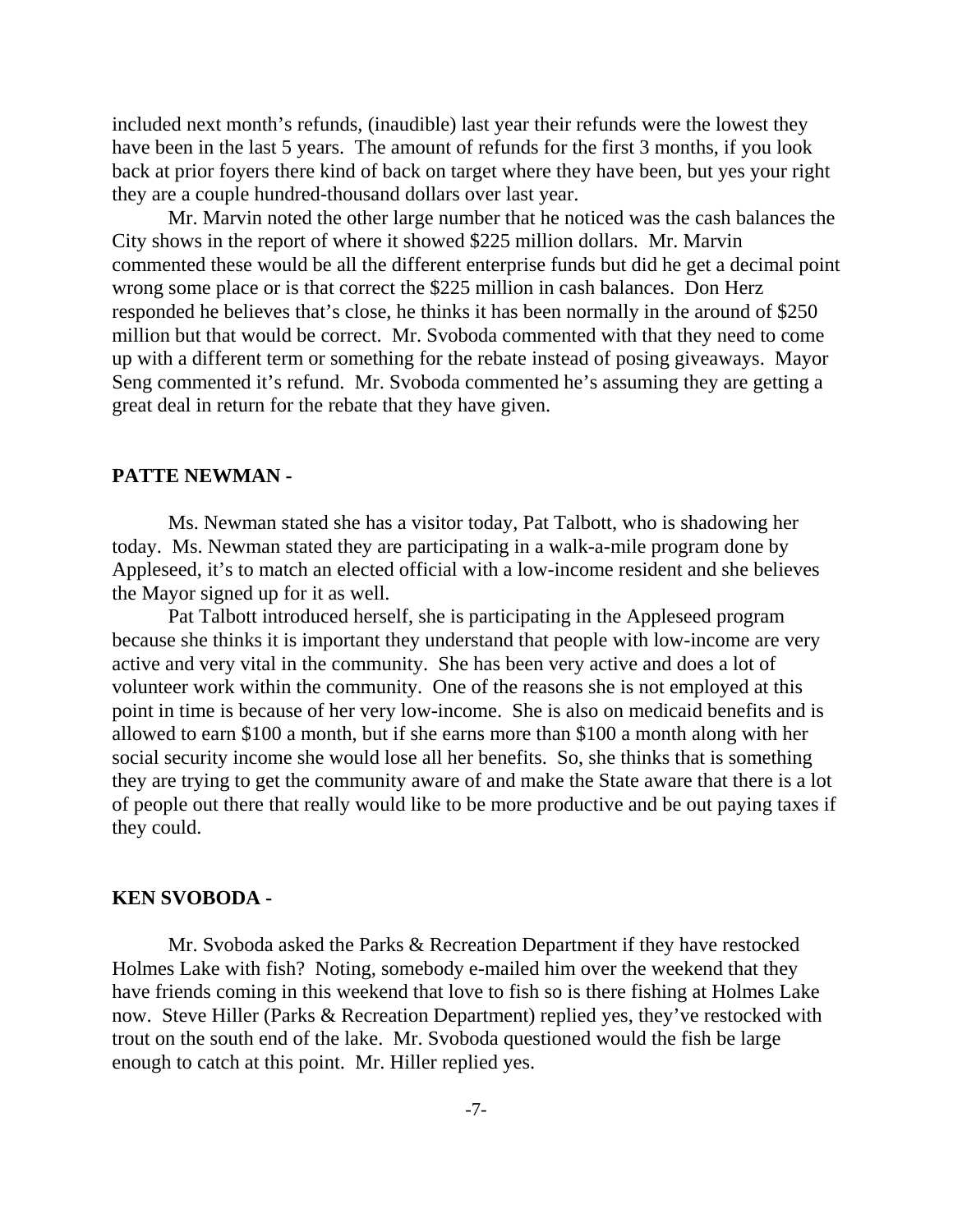# **JON CAMP - NO COMMENTS**

#### **JONATHAN COOK - NO COMMENTS**

#### **ROBIN ESCHLIMAN - ABSENT**

#### **V. MISCELLANEOUS** -

- \*1. E-Mail from Bob Schwartz RE: S.  $56<sup>th</sup>$  & Highway 2. NO **COMMENTS**
- \*2. E-Mail from Wayne Boles with response from Carl Eskridge RE: Seven people should not be allowed to sit together on a downtown sidewalk. — NO COMMENTS
- \*3. E-Mail from Bob Schwartz RE: Would you tell me why they need "O" Street widened? — NO COMMENTS
- \*4. Letter from Lynne Pabian to Ken Smith, City Parking Manager RE: The monthly parking increases at "certain" city garages in Lincoln effective November 1, 2005. — NO COMMENTS
- \*5. Letter & Material from Toby D. Fierstein, P.E., Project Engineer, Roadway Design Division, State of Nebraska Department of Roads to Mary Roseberry-Brown, President, Friends of Wilderness Park - RE: Lincoln South Beltway West Segment - 2-6(119) - CN: 12578C -(See Material). — NO COMMENTS
- \*6. Letter from Janelle Schmale, President, University Place Community Organization - RE: Writing to express the support of the University Place Community Organization for the proposed amendment of the University Place Redevelopment Plan to add the properties located at 4825 & 4843 Huntington Avenue to the Redevelopment Plan and to express UPCO's support for the proposed relocation of a Lincoln Police Department Substation to this location - 05R-254, CPC-05009. — NO COMMENTS
- \*7. E-Mail from Alan Hersch, Aquila RE: Please Support North 56<sup>th</sup> TIF. NO COMMENTS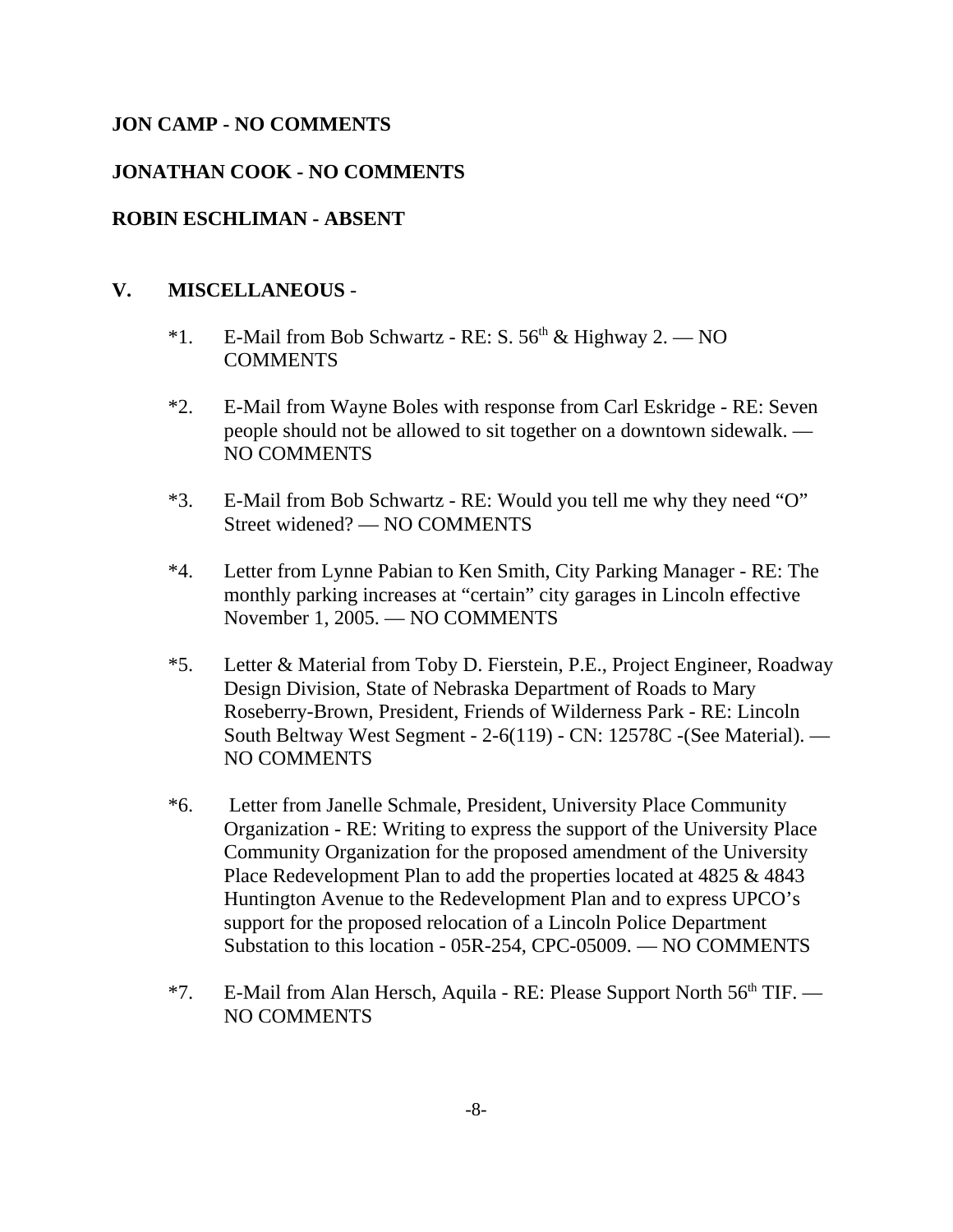- \*8. E-Mail from Harlow Dover RE: The Fire Department using fire trucks and/or ambulances to go buy their groceries, go to tool sales, etc. — NO COMMENTS
- 9. E-Mail & Material from Doug Cunningham RE: Wal-Mart. NO COMMENTS
- 10. E-Mail from Victoria Miller RE: Expanding possibilities for microbusinesses by providing low-cost outlet are..— NO COMMENTS
- 11. Letter from Glenn Johnson, Lower Platte South Natural Resources District RE: At their meeting on 9/21/05 they reviewed the proposed Change of Zone #05070 and Miscellaneous #05023. — NO COMMENTS
- 12. E-Mail from Dan Haase RE: Fresh Water to Falluja not Emerald. NO COMMENTS
- 13. E-Mail from Emily Zimmer RE: Parking Rates for Downtown Residents. — NO COMMENTS
- 14. Faxed MEDIA RELEASE from Lori Seibel, Community Health Endowment of Lincoln - RE: Five Free Medicare Part D Forums Scheduled in Lincoln. — NO COMMENTS
- 15. E-Mail from Victoria Hessheimer RE: Utilities increasing rates. NO **COMMENTS**
- 16. Letter & Material from Frank Landis, Commissioner, State of Nebraska, Public Service Commission - RE: Application No. PSAP-36.3 In the Matter of Lancaster County PSAP, Lincoln, seeking additional funding for recurring and non-recurring costs of Wireless E-911 implementation - (See Material). — NO COMMENTS
- 17. E-Mail from Dan Haase RE: Proposed LES surcharge. NO **COMMENTS**
- 18. Letter & Material from Terry Bundy, Lincoln Electric System RE: LES Update. — NO COMMENTS